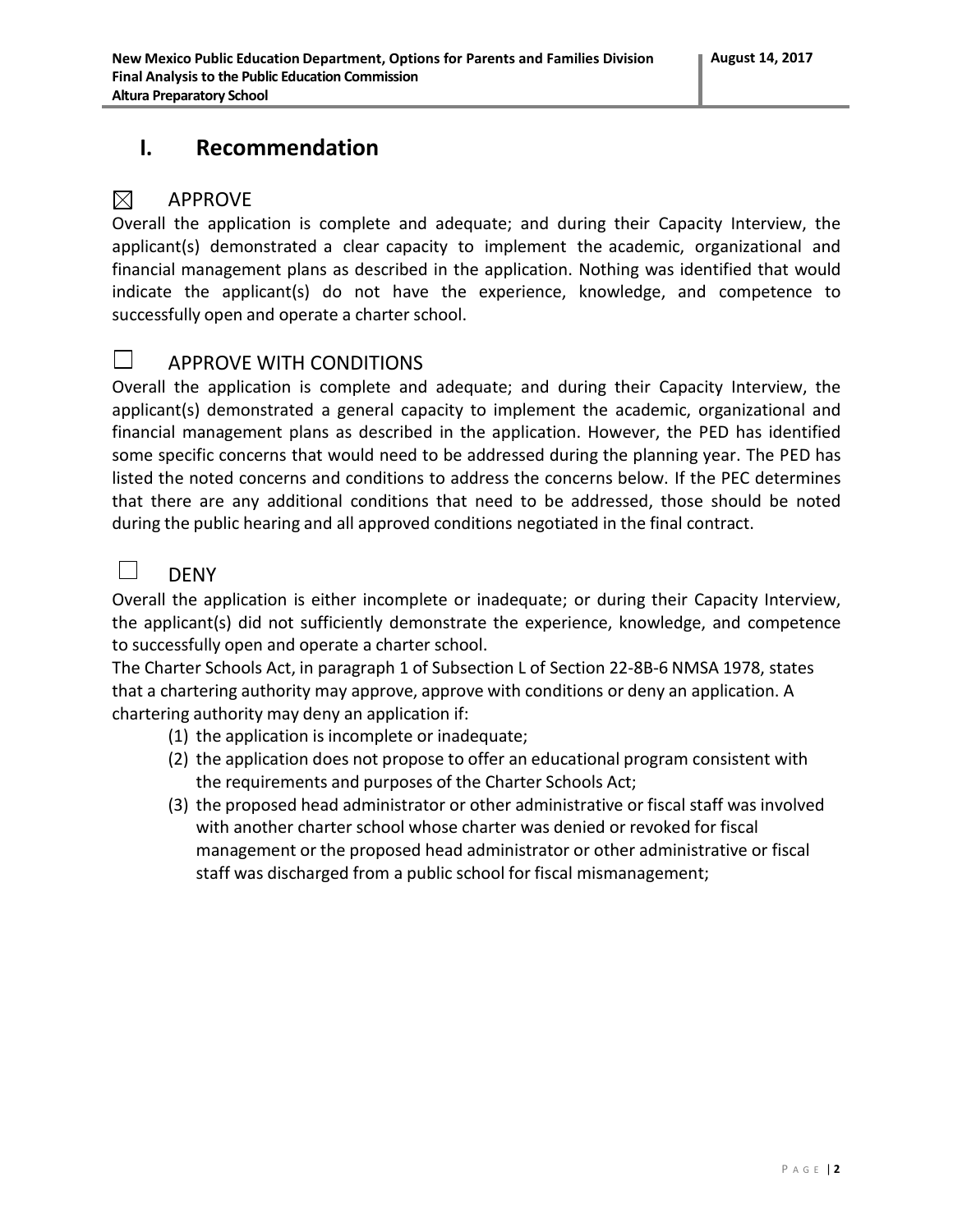- (4) for a proposed state-chartered charter school, it does not request to have the governing body of the charter school designated as a board of finance or the governing body does not qualify as a board of finance; or
- (5) the application is otherwise contrary to the best interests of the charter school's projected students, the local community or the school district in whose geographic boundaries the charter school applies to operate.

### **NEW MEXICO PUBLIC EDUCATION DEPARTMENT OPTIONS FOR PARENTS AND FAMILIES DIVISION**

Lasson By:

Katie Poulos, Director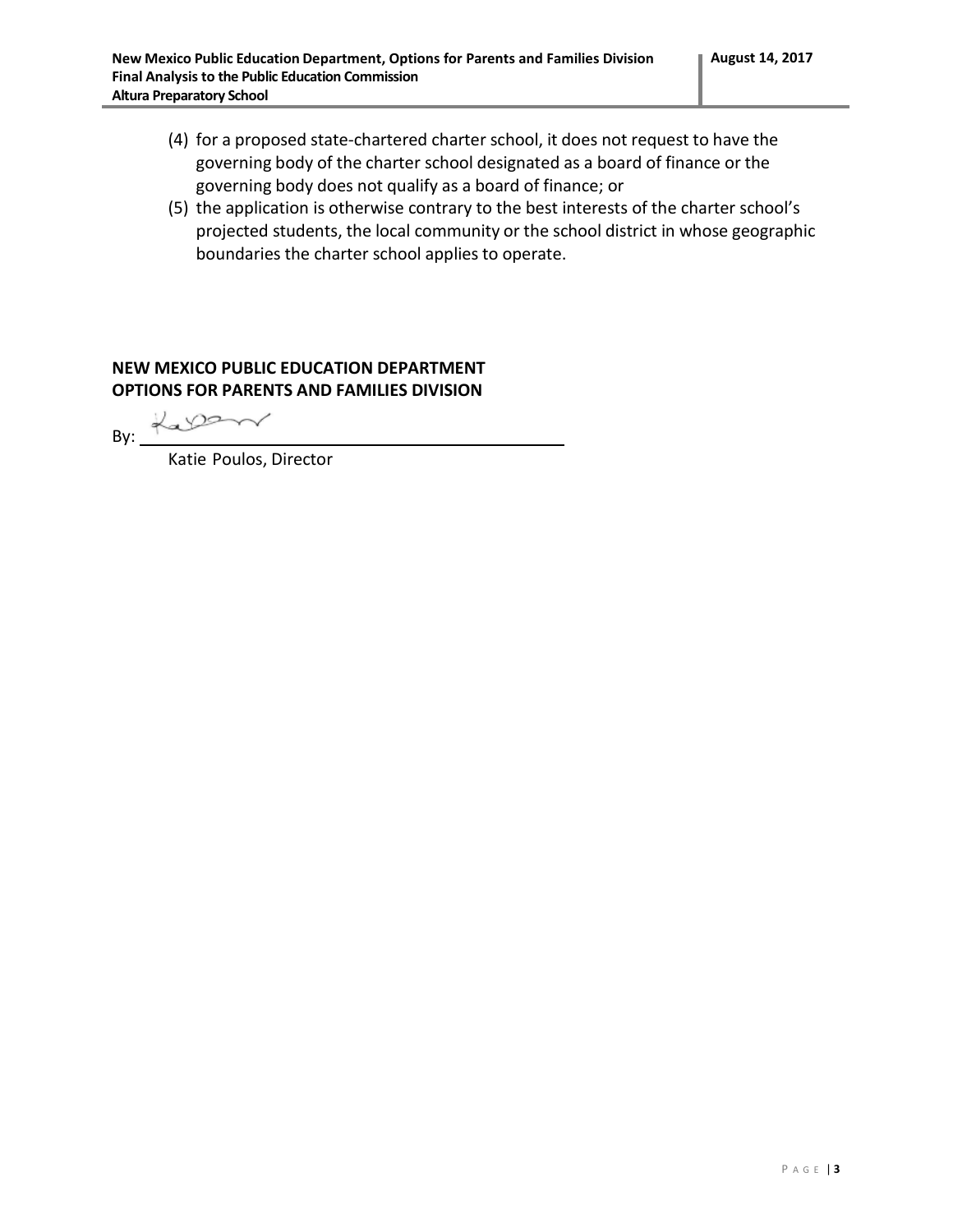# **I. Overall Score Sheet**

| <b>Section</b>                                                      | <b>Points Received</b> | <b>Applicant School's Possible</b><br><b>Points</b> |
|---------------------------------------------------------------------|------------------------|-----------------------------------------------------|
| <b>Application Overall Score</b>                                    | 285                    | 287                                                 |
| • Education Plan/Academic<br>Framework                              | 84                     | 84                                                  |
| • Organizational Plan and<br>Governance/Organizational<br>Framework | 133                    | 135                                                 |
| • Business Plan/Financial<br>Framework                              | 44                     | 44                                                  |
| • Evidence of Support                                               | 24                     | 24                                                  |
| <b>Capacity Interview</b><br><b>Overall Score</b>                   | 68                     | 68                                                  |
| <b>Overall Score - Application</b><br>and Capacity Interview        | 353                    | 355                                                 |

# **II. Explanation Regarding Use of the Score Sheet**

In the Recommendation and Final Analysis, the PED has considered the overall score in the written application, information obtained during the Capacity Interview and Community Input Hearing, and information obtained from the letters of support or opposition received after the Community Input Hearing.

Also please note two additional considerations:

- First, the PED does not score the community input hearing, but may reference these in the Recommendation and Final Analysis if pertinent information was offered that contradicts or affirms what was found in the application.
- Second, if the applicant school did not answer any prompt because that prompt did not apply to the applicant school (e.g., the applicant school will be an elementary school and so did not provide responses to graduation-related prompts), then the PED adjusted the total possible points in the application section where the non-applicable item(s) is found as well as in the final score. For this reason, you may see varying possible total points from application to application.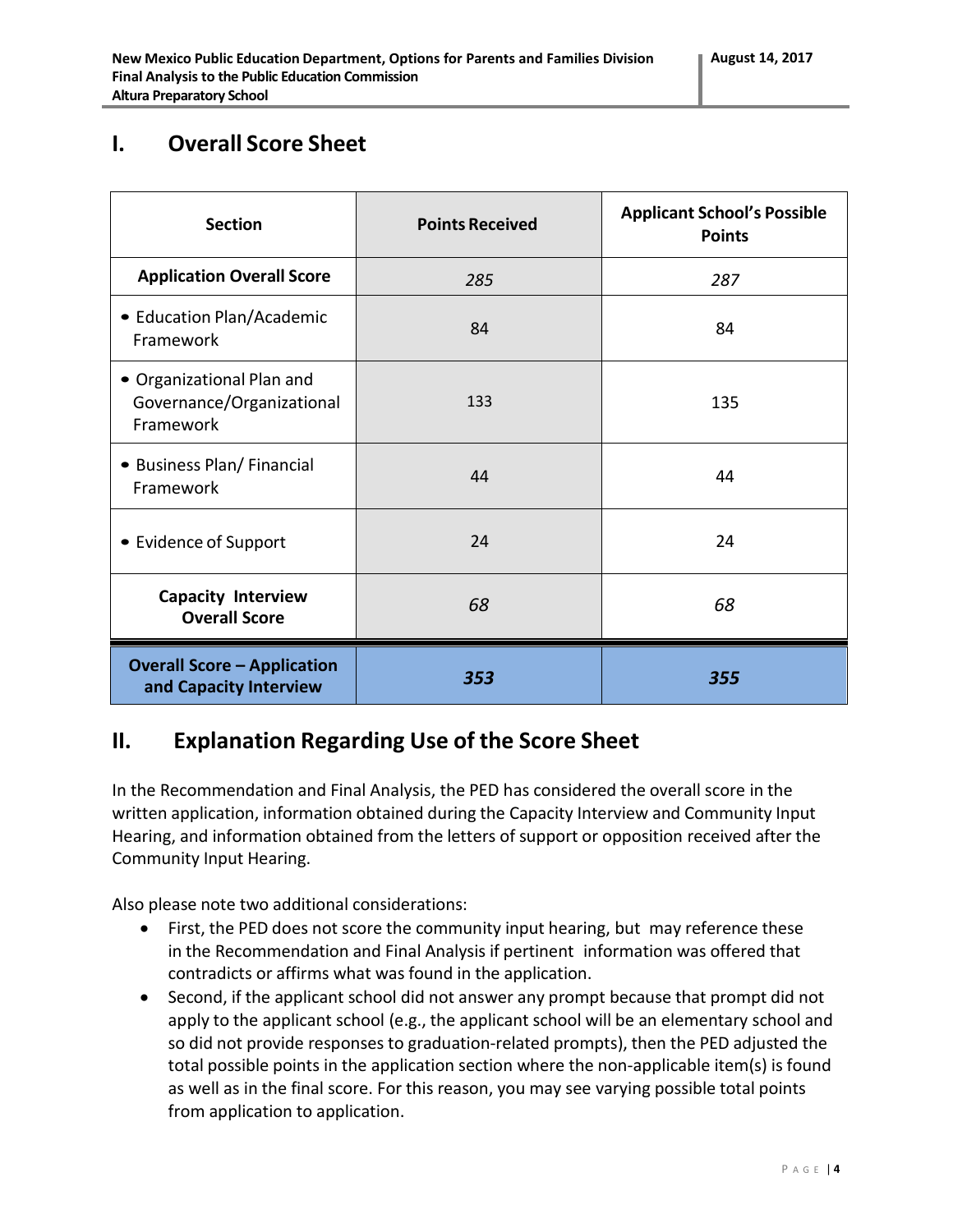# **III. Final Analysis**

| <b>Application Section</b>                                                                                                                                                                                                                                                                                                                        | <b>Points Received</b> | <b>Applicant School's Possible</b><br><b>Points</b> |  |  |
|---------------------------------------------------------------------------------------------------------------------------------------------------------------------------------------------------------------------------------------------------------------------------------------------------------------------------------------------------|------------------------|-----------------------------------------------------|--|--|
| <b>EDUCATION PLAN/ACADEMIC</b><br><b>FRAMEWORK</b>                                                                                                                                                                                                                                                                                                | 84                     | 84                                                  |  |  |
| <b>Evidence/Statements Supporting Score in this Section:</b>                                                                                                                                                                                                                                                                                      |                        |                                                     |  |  |
| The PED found this section to be complete and adequate. The applicant scored "Meets the Criteria" in all areas<br>(except graduation which was not applicable) in this section.<br>Overall, this section of the application is adequate as 100% of the responses were rated "Meets the Criteria" in<br>which 100% of possible points were earned. |                        |                                                     |  |  |
|                                                                                                                                                                                                                                                                                                                                                   |                        |                                                     |  |  |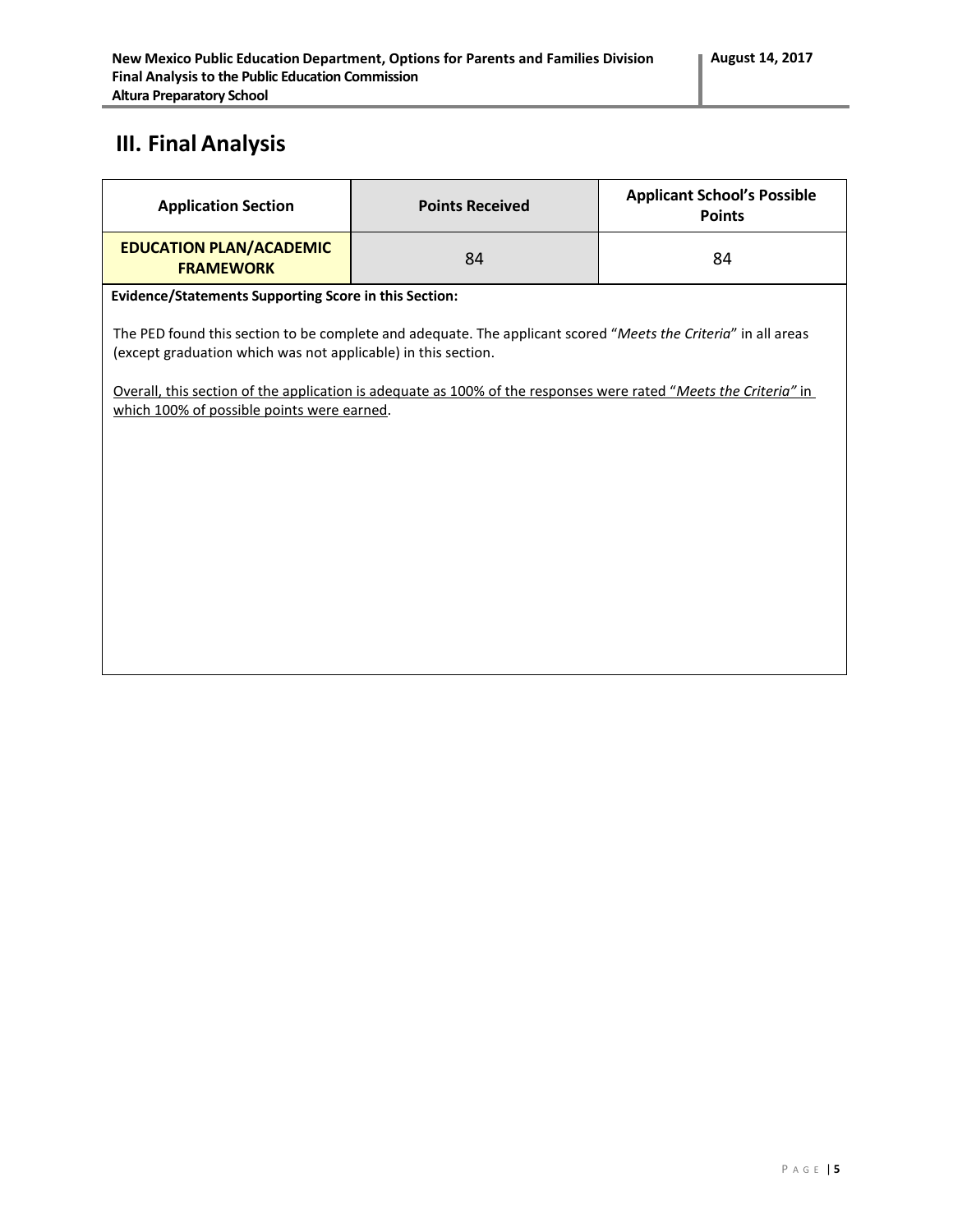| <b>Application Section</b>                                                                         | <b>Points Received</b> | <b>Applicant School's Possible</b><br><b>Points</b> |
|----------------------------------------------------------------------------------------------------|------------------------|-----------------------------------------------------|
| <b>ORGANIZATIONAL PLAN AND</b><br><b>GOVERNANCE /</b><br><b>ORGANIZATIONAL</b><br><b>FRAMEWORK</b> | 133                    | 135                                                 |

#### **Evidence/Statements Supporting Score in this Section:**

The application review team found this section to be complete and adequate. The applicant scored "*Meets the Criteria*" in all but one area in this section. The following area of the applicant's response was scored "*Approaches the Criteria*" for the following reason.

According to evaluators, with respect to the application:

Monitoring of academics, organization, and finances of the school will be presented to the board on a regular basis. It was unclear from the school's response whether or not the bylaws may allow for the "*whole board to take action without a meeting through informal consensus*," which could create conflict with the Open Meetings Act.

Overall, this section of the application is adequate as nearly 100% of the responses were rated "*Meets the Criteria,"*  no more than 3 areas were rated "*Approaches the Criteria*," and no area was rated "*Falls Far Below the Criteria*." The application earned 98.5% of possible points.

During the Capacity Interview, the evaluators asked a series of questions about leadership and governance and specifically asked Question 8 to seek clarification on the school's by-laws and Question 9 regarding ensuring policies and procedures are compliant, well-implemented, current and effective.

According to the evaluators: "The founders expressed that the by-laws are the "religious document for the organization" and understand the importance of researching effective by-laws to ensure the board's by-laws are fair, transparent, and accountable. The founders explained how data will be used to ensure effectiveness of its policies and when a change is needed, it will be conducted at the board level.

The review team determined that the response provided by the school adequately addressed the concern. The school received the full points (4) on each of the leadership and governance questions.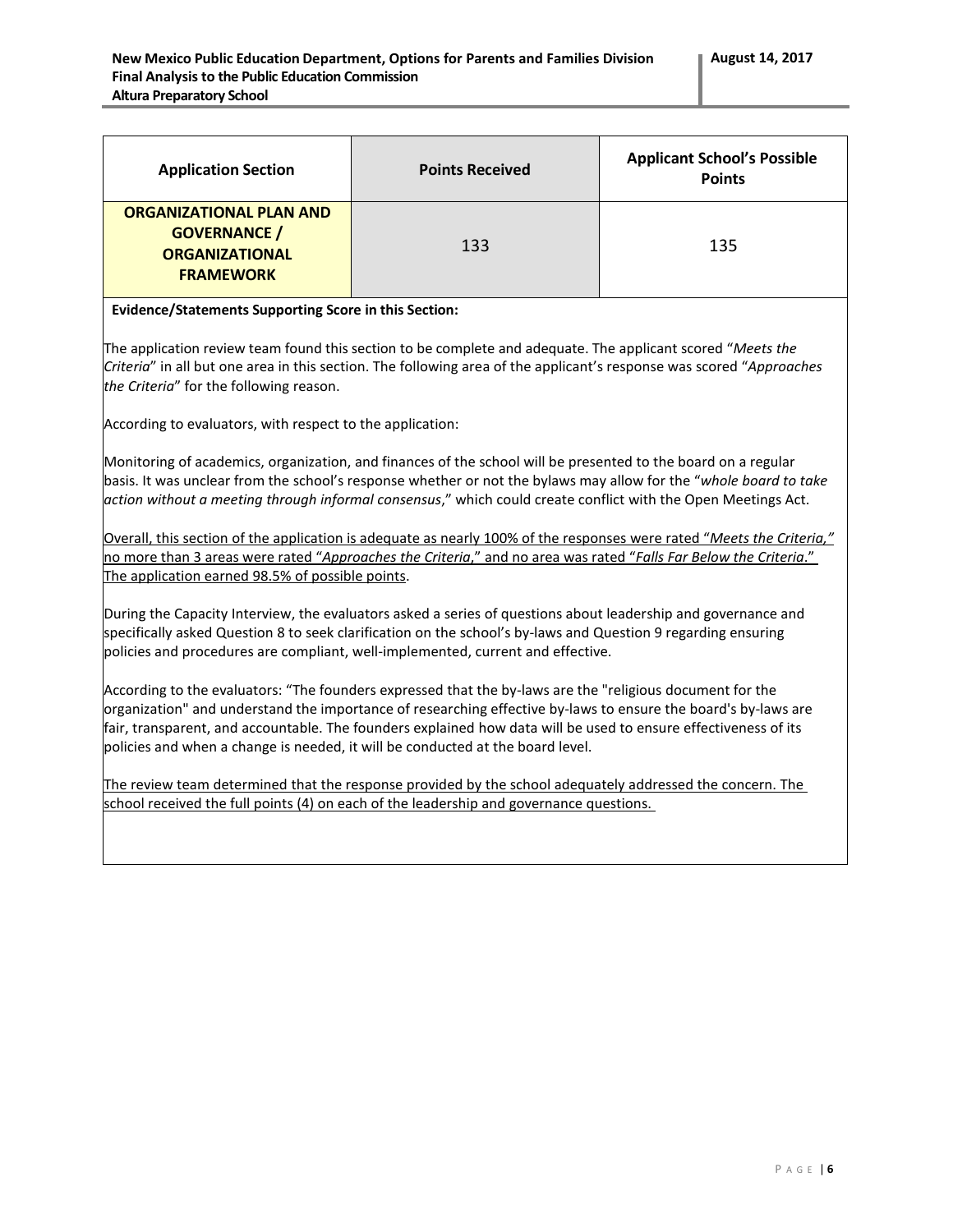| <b>Application Section</b>                                                                                                                                                                                                                                                                                               | <b>Points Received</b> | <b>Applicant School's Possible</b><br><b>Points</b> |  |
|--------------------------------------------------------------------------------------------------------------------------------------------------------------------------------------------------------------------------------------------------------------------------------------------------------------------------|------------------------|-----------------------------------------------------|--|
| <b>BUSINESS PLAN/ FINANCIAL</b><br><b>FRAMEWORK</b>                                                                                                                                                                                                                                                                      | 44                     | 44                                                  |  |
| <b>Evidence/Statements Supporting Score in this Section:</b>                                                                                                                                                                                                                                                             |                        |                                                     |  |
| The application review team found this section to be complete and adequate. The applicant scored "Meets the<br>Criteria" in all areas in this section.<br>Overall, this section of the application is adequate as 100% of the responses were rated "Meets the Criteria" in<br>which 100% of possible points were earned. |                        |                                                     |  |
|                                                                                                                                                                                                                                                                                                                          |                        |                                                     |  |